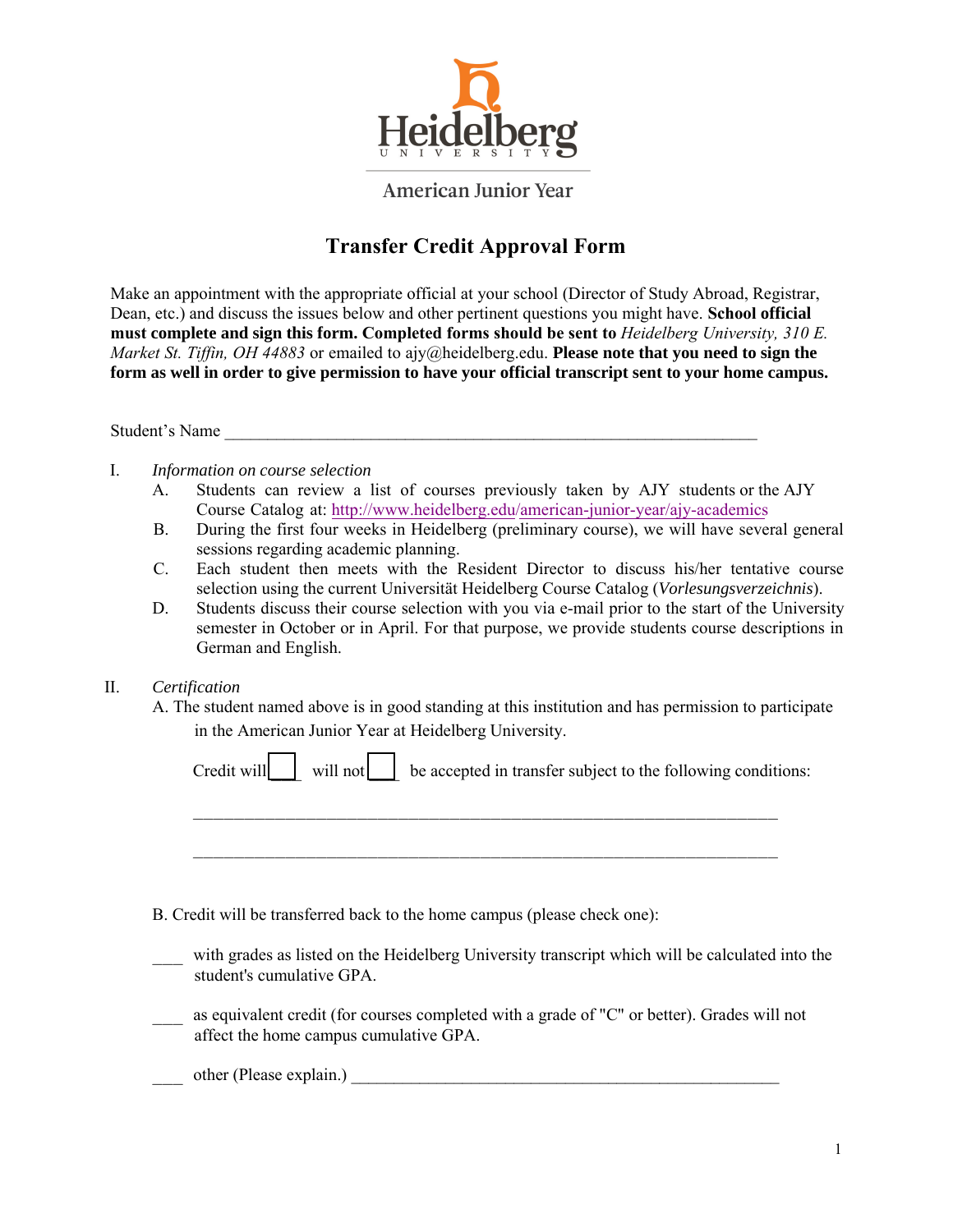C. The AJY program offers students the possibility of applying for 3-credit internships. Is an internship requiring 120 hours of work, an evaluation by the internship supervisor, and a journal / PowerPoint presentation acceptable for credit at your institution?

\_\_\_\_\_\_\_\_\_\_\_\_\_\_\_\_\_\_\_\_\_\_\_\_\_\_\_\_\_\_\_\_\_\_\_\_\_\_\_\_\_\_\_\_\_\_\_\_\_\_\_\_\_\_\_\_\_\_\_\_\_\_\_\_\_\_\_\_\_\_\_\_\_

\_\_\_\_\_\_\_\_\_\_\_\_\_\_\_\_\_\_\_\_\_\_\_\_\_\_\_\_\_\_\_\_\_\_\_\_\_\_\_\_\_\_\_\_\_\_\_\_\_\_\_\_\_\_\_\_\_\_\_\_\_\_\_\_\_\_\_\_\_\_\_\_\_

# III. *Additional transfer credit issues you may wish to discuss with the above-mentioned student:*

- Will your college or university accept semester hours credit? How are they converted to the system in use at your school, whether that is quarter hours, semester hours or course units?
- Although there are many exceptions, the normal unit of credit at the University of Heidelberg is a two-hour (two semester credit hour) course. How will this be treated by your institution? Can two related courses be combined? Would you recommend to the student to upgrade the credit level for a course by doing extra credit work, when this is possible? Or does your institution not require a direct course-to-course equivalency, allowing the student more flexibility?
- Can courses taken at the University of Heidelberg count toward fulfillment of general distribution requirements or major and minor requirements? What conditions apply?
- Does the student need to secure a leave of absence from your institution? How can s/he arrange this?
- When in Heidelberg, how can the student best deal with details of course registration, housing registration, and the like for the term when s/he plans to return to your campus? Can this be done online? Which offices on campus will need to be contacted?
- IV. *The transcript for the above named student should be sent to the following person/office*:

# **\*\*\* Heidelberg University offers and prefers secure electronic transcript delivery through \*\*\* \*\*\*Credentials eSCRIP-SAFE Network. \*\*\***

Prefer Electronic Delivery to: (Review list of schools online at [https://escrip](http://www.scrip-safe.com/products/electronic-transcripts/network-members.aspx)[safe.com/schools/member\\_list](http://www.scrip-safe.com/products/electronic-transcripts/network-members.aspx)).

Electronic Network Recipient:

*Write name of school as appears on the on*‐*line list*

If:

School/Recipient not on list… Electronic Delivery to:



Electronically Outside the Network: